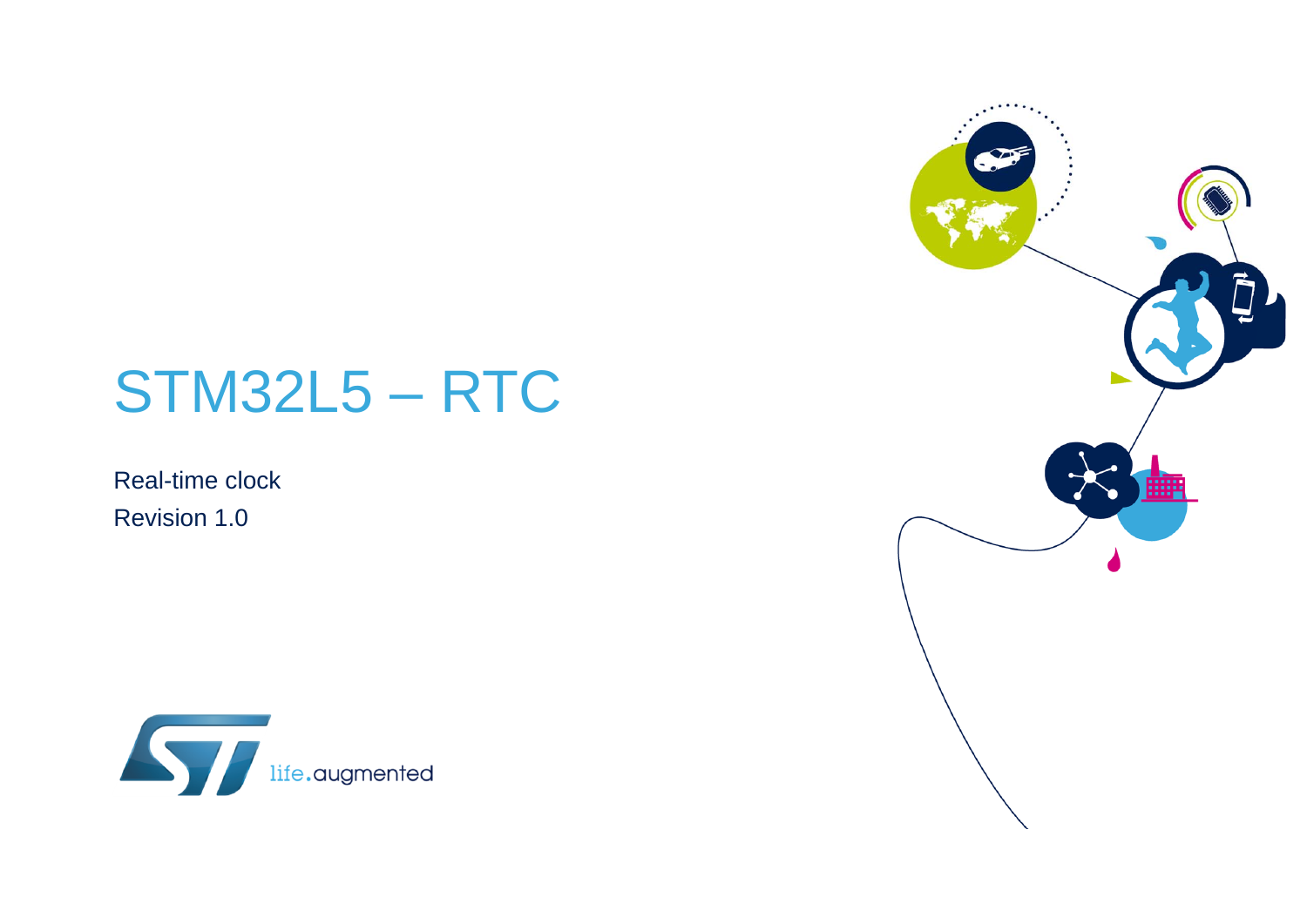### Overview **2**





- The RTC provides an ultra-low-power hardware calendar with alarms, in all low-power modes
- • It belongs to the Battery Backup Domain, so it is kept functional when the main supply is off and VBAT is present
- TrustZone<sup>®</sup>-aware peripheral with privilege access filtering

### Application benefits

- Consumption drastically reduced for longer battery **life**
- Highly flexible security featuring individual isolation from non-secure or non-privilege processes
- Hardware BCD calendar to reduce software load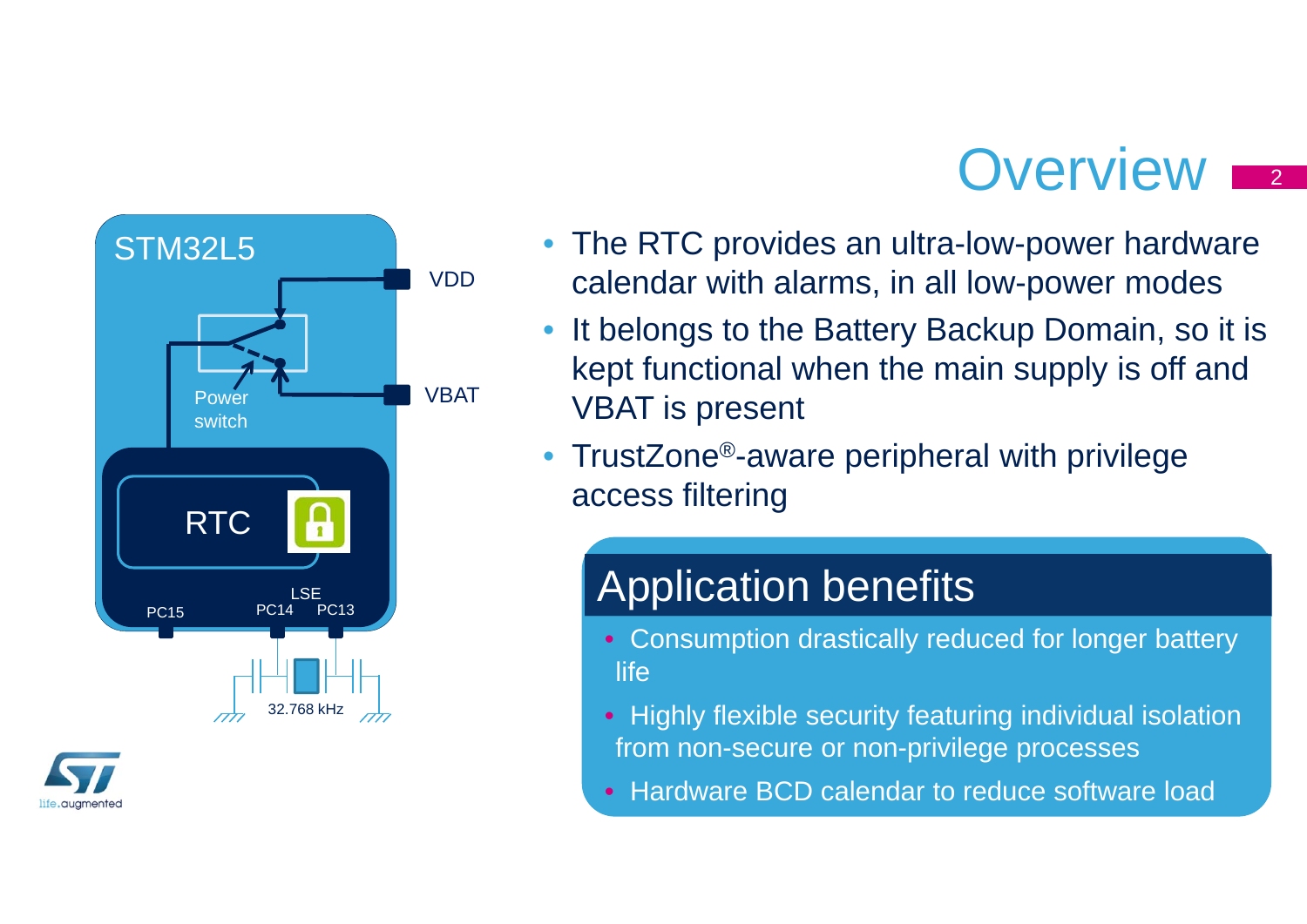### Key features

3

- $\bullet$  Seconds, minutes, hours, week day, date, month, year in BCD format and sub-seconds in binary format
- "On the fly" programmable daylight savings compensation
- Two programmable alarms with wakeup interrupt function
- •A periodic event with programmable resolution, triggering wakeup interrupt
- • A reference clock source (50 or 60 Hz) can be used to enhance the calendar precision
- •Digital calibration circuit to achieve 0.95 ppm accuracy
- Timestamp feature which can be used to save the calendar content with sub-second precision (one event)

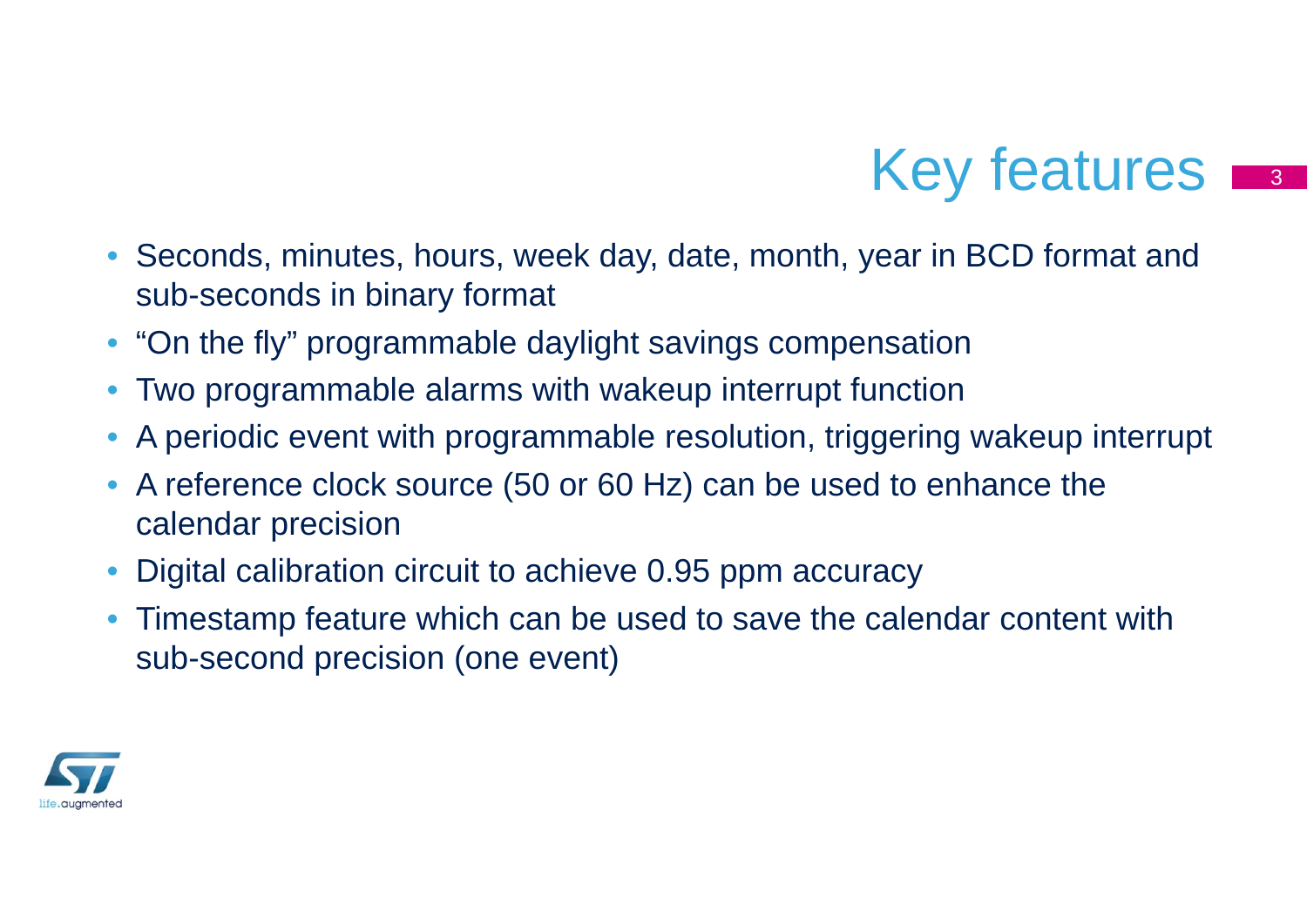## Block diagram  $\frac{1}{4}$



•RTC not affected by system reset when clocked by LSE

life.augmented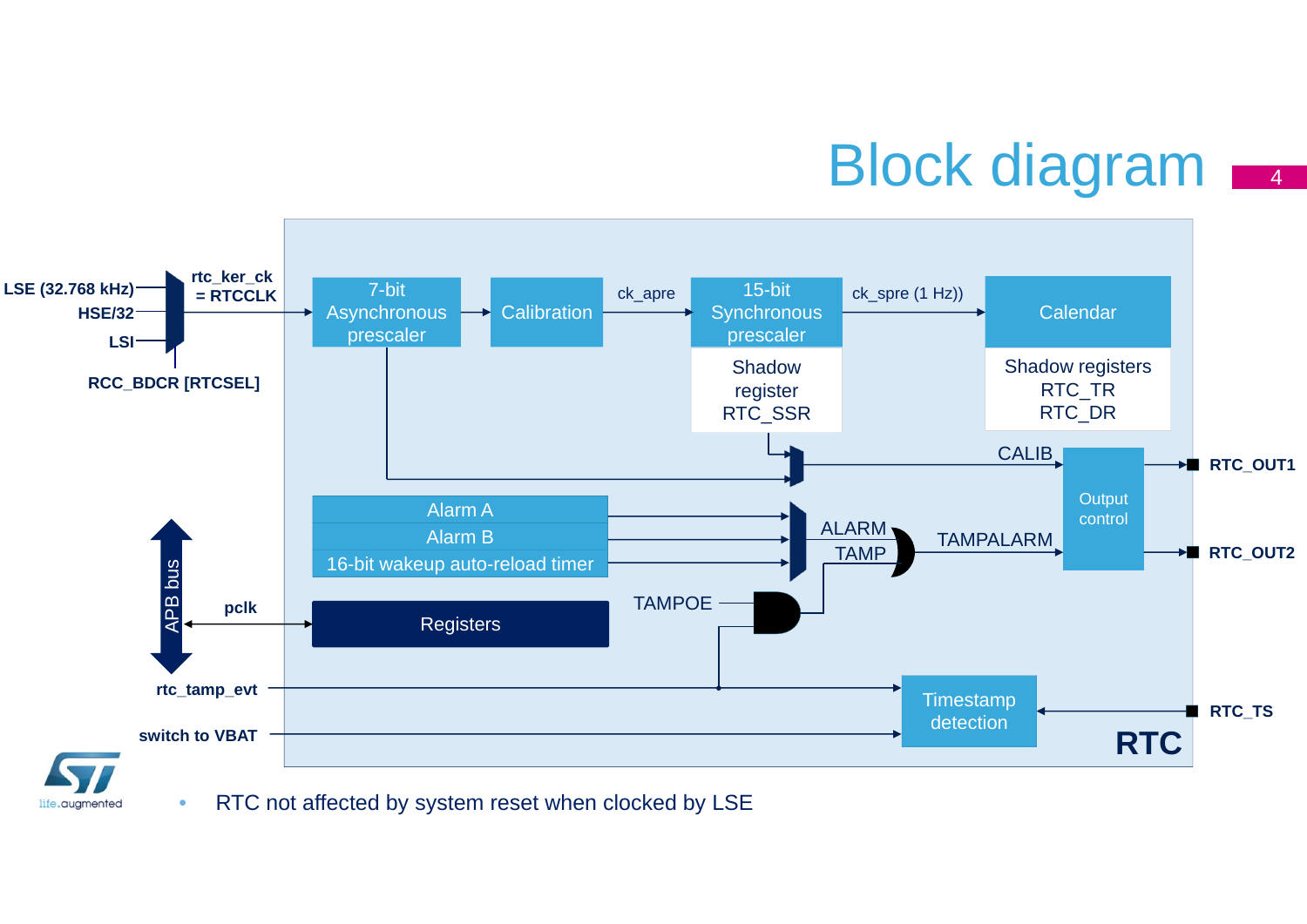### Consumption optimization modes

#### **Longer battery life**

- The RTC consumption can be minimized by reducing the sub-second resolution:
	- Sub-second register resolution is RTCCLK/(PREDIV\_A+1)
		- $\bullet$  F<sub>CK\_APRE</sub> = F<sub>RTCCLK</sub> / (PREDIV\_A + 1)
	- $\bullet~$  Optimal consumption is with default configuration:  $\mathsf{F}_{\mathsf{CK-APRE}}$  = 256 Hz
		- With  $F_{CKAPRE}$  = 2048 kHz => + 30nA
		- With  $F_{CKAPRE}$  = 8192 kHz => + 130nA



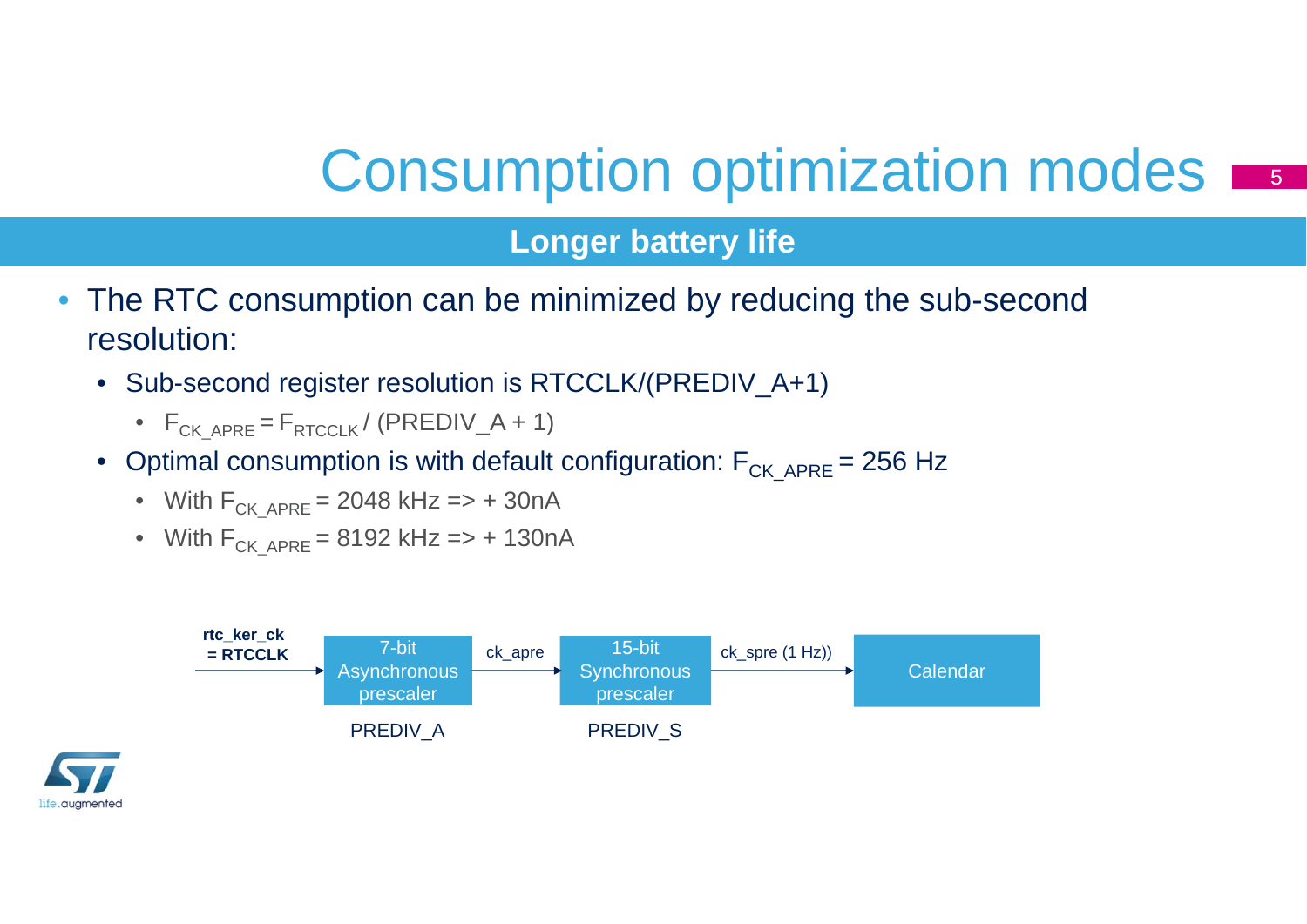### Consumption optimization modes

6

#### **Longer battery life**

- $\bullet$  The RTC consumption is drastically reduced by setting Calibration Lowpower Mode (LPCAL) mode
	- The LPCAL bit is ignored when (PREDIV\_A+1) is not a power of 2
	- LPCAL=1 : the whole RTC is clocked only by ck\_apre instead of RTCCLK or ck\_apre
		- Calibration window is  $2^{20}$  x PREDIV\_A x RTCCLK pulses (LPCAL=1) instead of  $2^{20}$  x RTCCLK pulses (LPCAL=0)

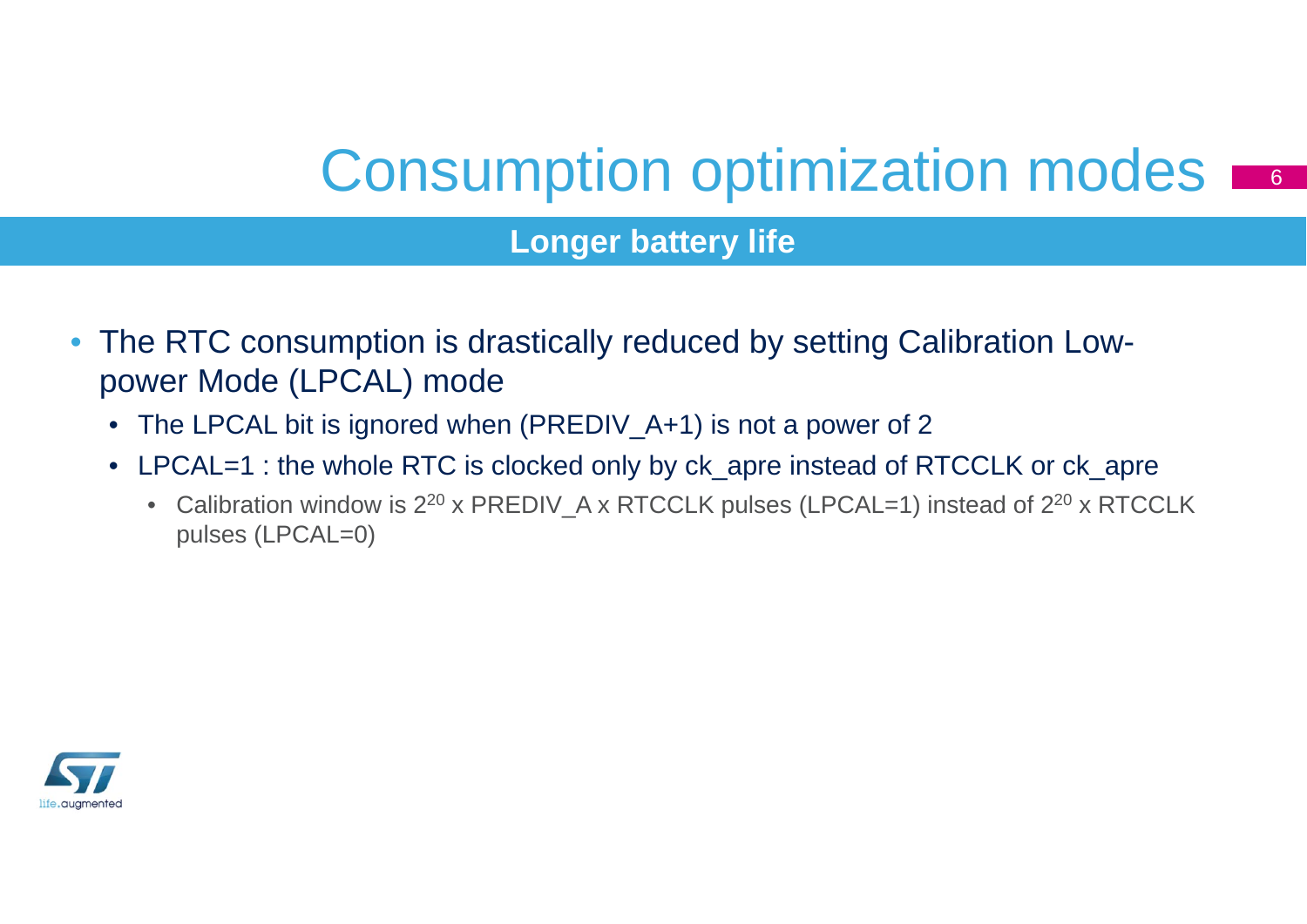# Security and Privilege protection  $\blacksquare$

#### **Hardware isolation between secure/non-secure privileged/unprivileged**

- $\bullet$  RTC can be globally protected against non-secure read and write accesses (DECPROT=0)
	- Calendar, security and privilege configuration registers are not read-protected
- $\bullet$  Each RTC feature (Initialization, Calibration, Alarm A, Alarm B, Wakeup Timer, Timestamp) can be placed in its own hardware enforced security domain thanks to individual protection configuration against non-secure
- $\bullet$  The same approach is used for privilege protection, either global or per RTC feature
	- A non-privilege access to a privilege-protected register is denied (write ignored, read as 0)
- $\bullet$  2 RTC interrupt vectors :
	- RTC (global non-secure feature interrupts)
	- RTC\_S (global secure feature interrupts)

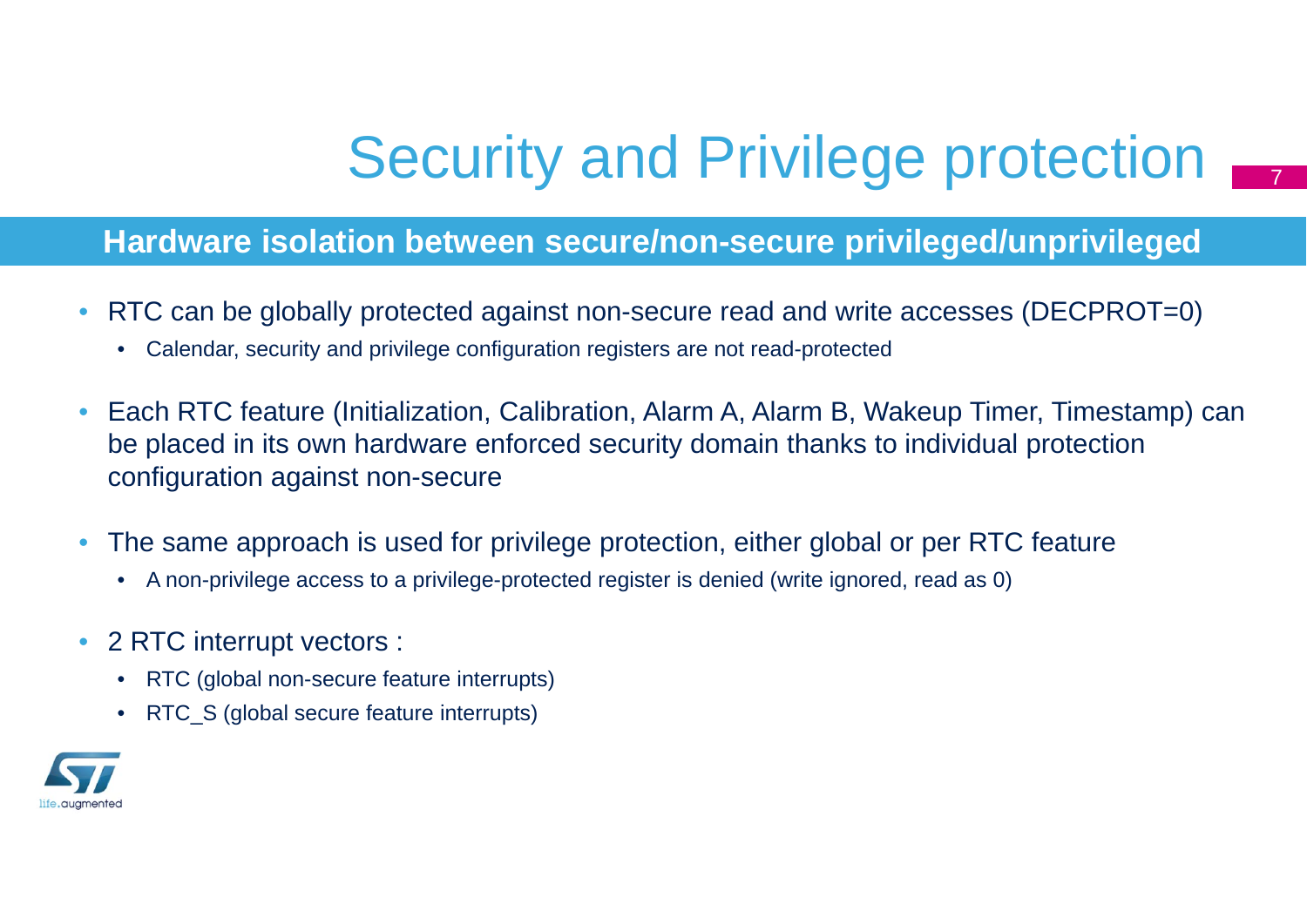# RTC register write protection

#### **Safe RTC initialization**

- The RTC registers are write-protected to avoid possible parasitic write accesses
	- $\bullet$  Disable Backup domain write Protection(DBP) bit must be set in the Power Controller control register (PWR\_CR1) to enable RTC write access
	- A Key must be written in the RTC write protection register (RTC\_WPR) register
- • Specific software sequence to enter RTC initialization mode
	- Used for calendar registers and prescaler initialization

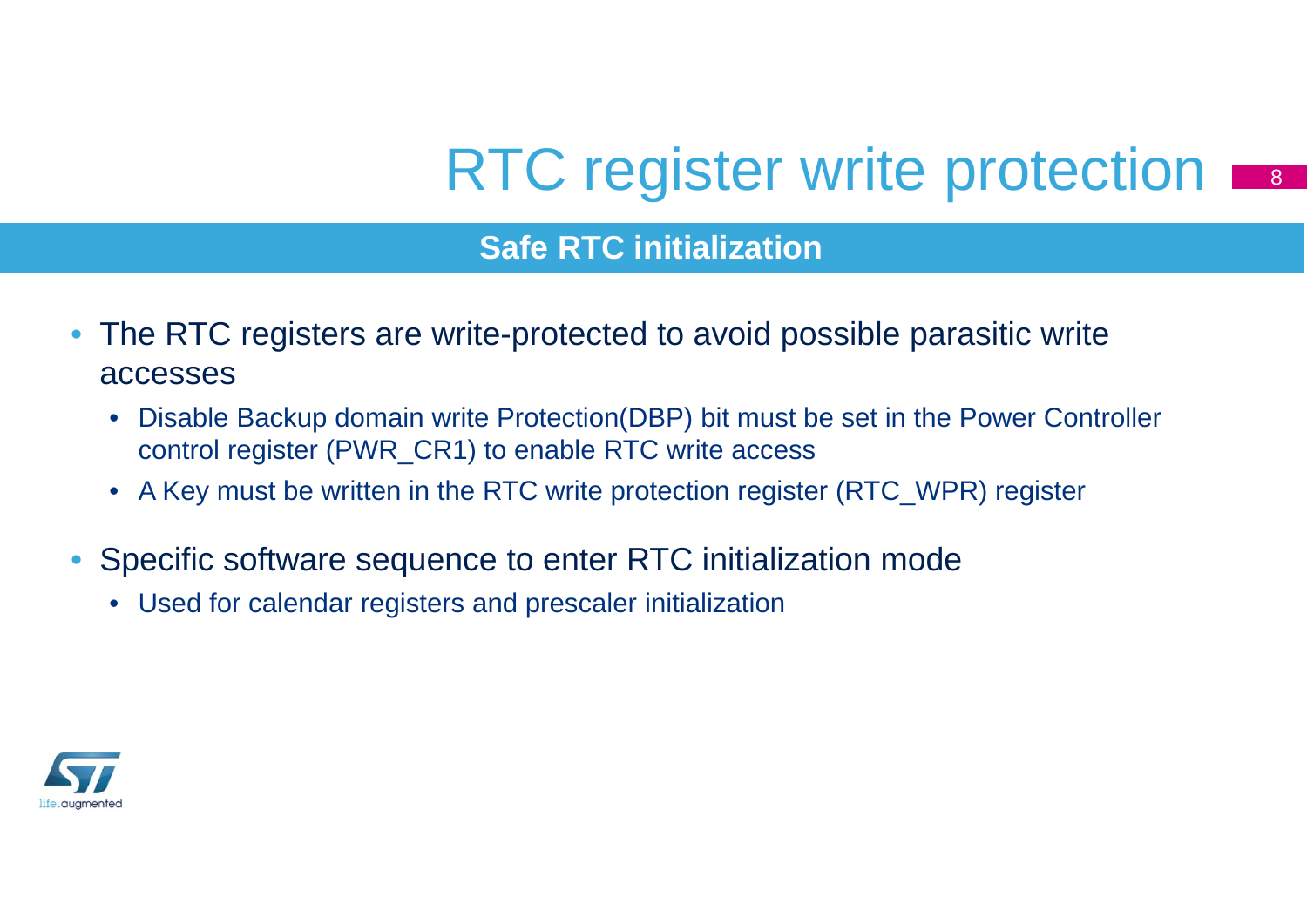### RTC calendar

### **Active in all low-power modes, VBAT and reset**

 $\bullet$  Initialization done through shadow registers: Time and Date registers



#### **Actual registers**

#### **Shadow registers**



### • Reading the calendar:

- BYPSHAD = 0: Read shadow registers
	- $\bullet$  Delay up to 1 RTCCLK cycles to update shadow registers when exiting Stop/Standby/Shutdown modes.
	- • Reading either RTC\_SSR or RTC\_TR locks the values in the higher-order calendar shadow registers until RTC\_DR is read.

#### BYPSHAD = 1: Bypass shadow registers

- $\bullet$ Calendar read directly accesses the calendar counters
- $\bullet$  Software must read all calendar registers twice and compare the results to ensure that the data are coherent and correct.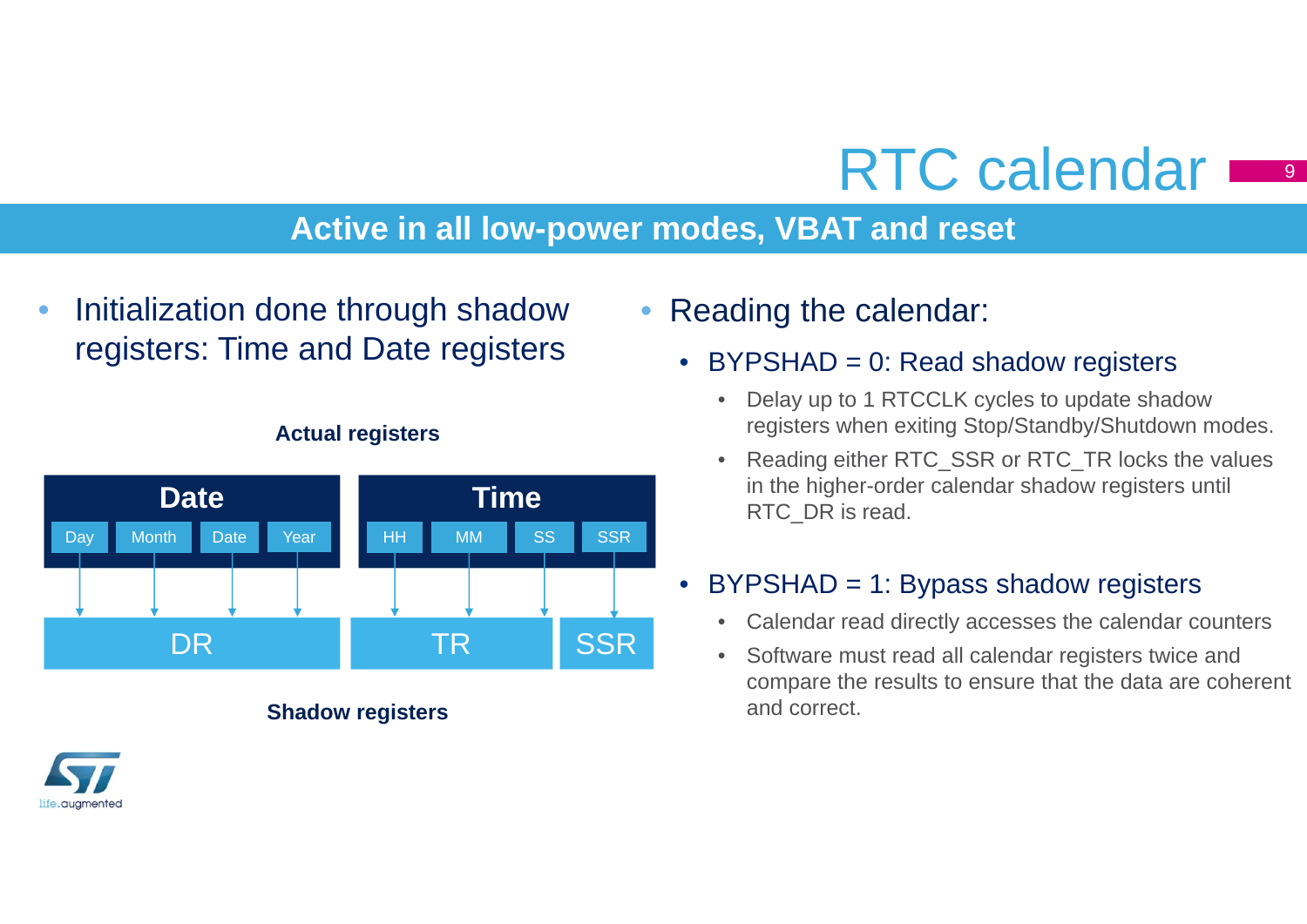## RTC calendar features  $\blacksquare$

- •"Daylight savings" is managed by automatic addition or subtraction of 1 hour
- • Calendar synchronization up to 1 s by adding/subtracting an offset with the subsecond resolution => Allows synchronization with remote clock
- • Reference clock detection: A more precise second-source clock (50 or 60 Hz mains) can be used to enhance the long-term precision of the calendar:
	- The reference clock is automatically detected and used to enhance the calendar precision
	- $\bullet$  The LSE clock is automatically used to update the calendar whenever the reference clock becomes unavailable

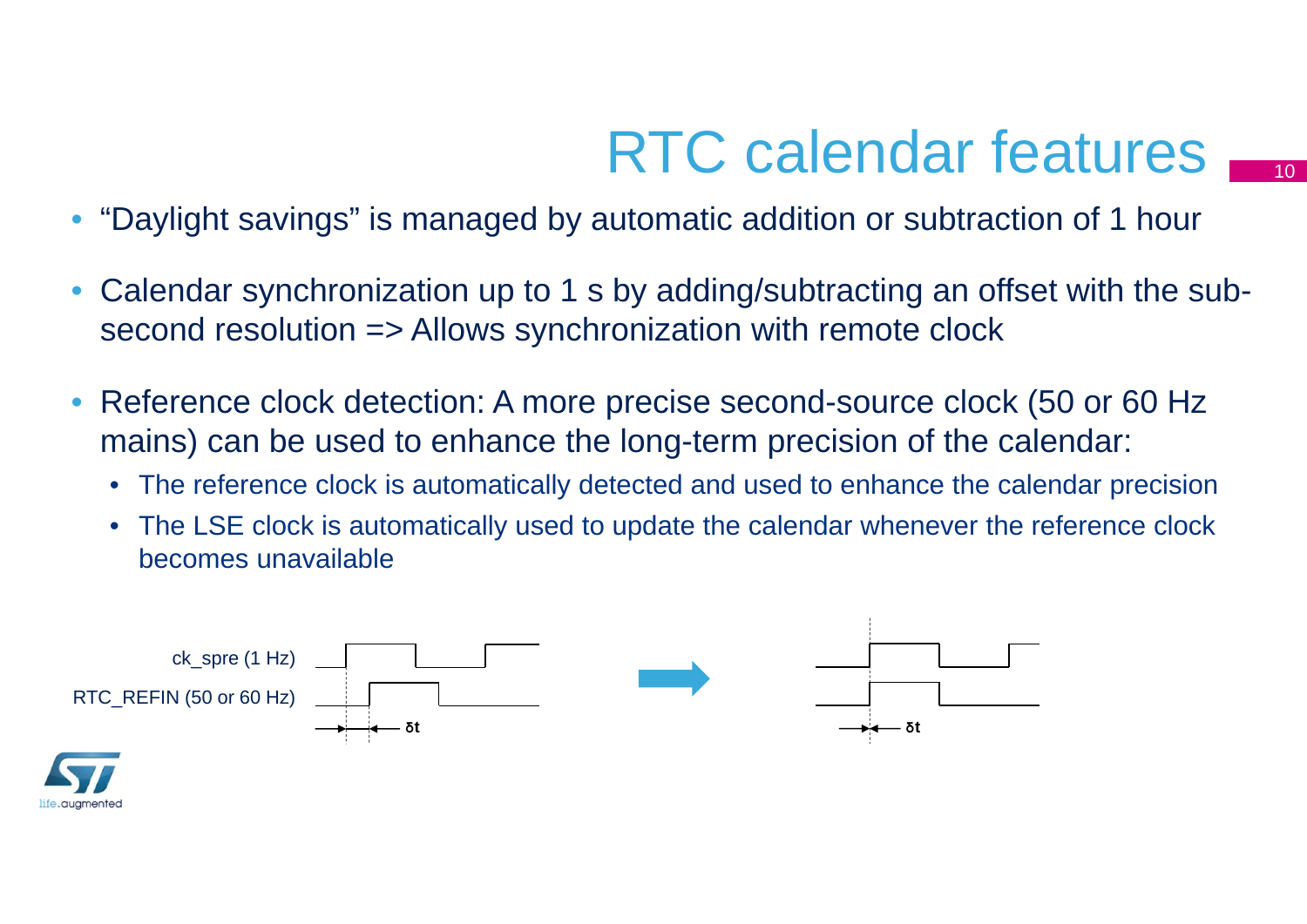### RTC calendar features **International**

### • Timestamp

- Calendar value is saved in timestamp registers on external I/O event
- Internal timestamp detection when a switch to VBAT occurs
- Optional timestamp in case of tamper detection
- If a new timestamp event is detected while the timestamp flag (TSF) is already set, the timestamp overflow flag (TSOVF) flag is set

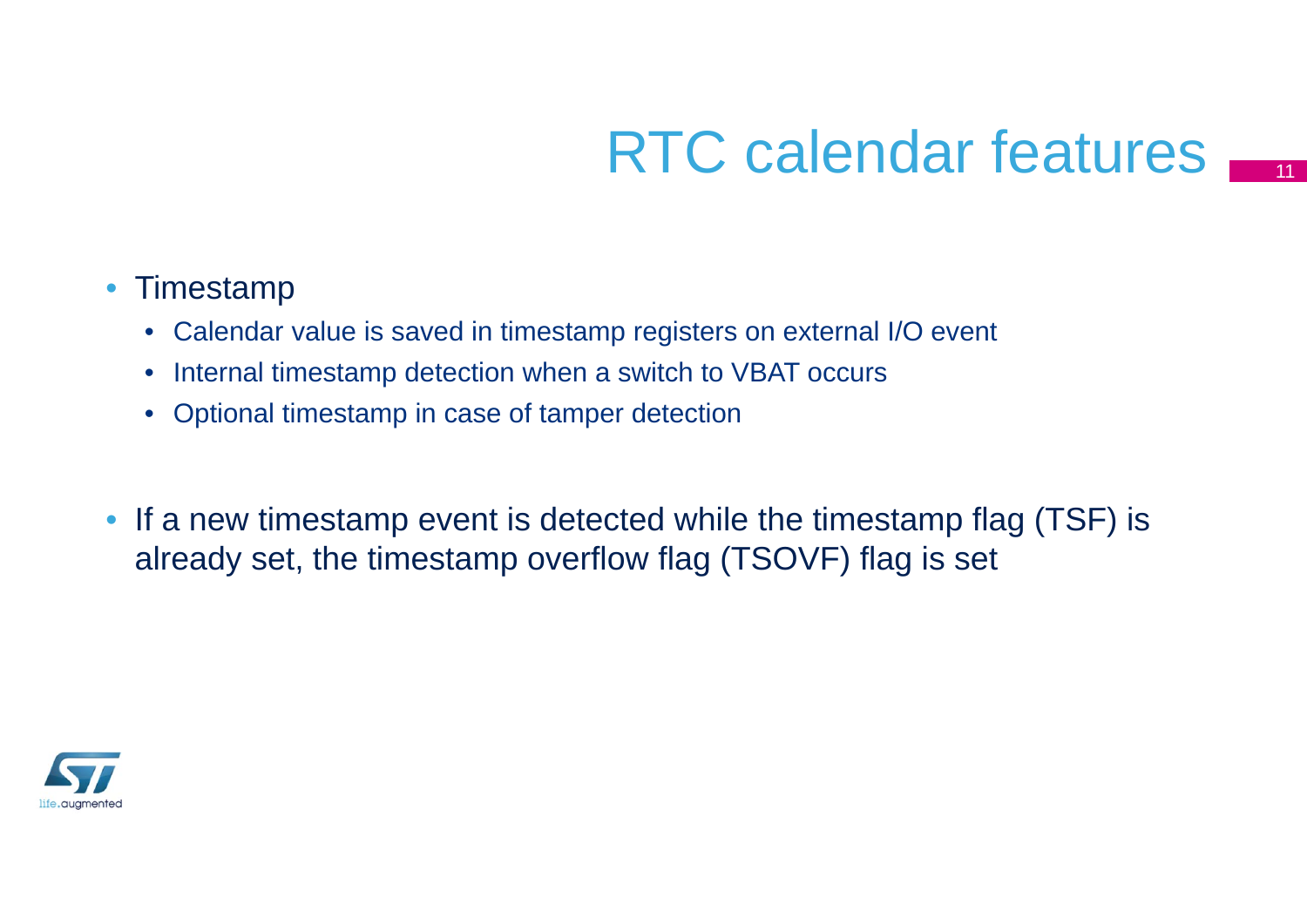### Smooth digital calibration  $\frac{1}{2}$

#### **Crystal inaccuracy compensation**

- $\bullet$  Consists in masking/adding N (configurable) 32.768 kHz clock pulses, fairly well distributed in a configurable window
	- •When LPCAL=1: the calibration clock is ck\_apre
- $\bullet$ Calibration value can be changed on the fly
- $\bullet$  A 1 Hz output is provided to measure the crystal frequency and the calibration result

| <b>Calibration window</b> | <b>Accuracy</b> | <b>Total range</b>           |
|---------------------------|-----------------|------------------------------|
| 8 <sub>s</sub>            | $± 1.907$ ppm   | $[-487.1$ ppm, $+488.5$ ppm] |
| 16 <sub>s</sub>           | $\pm$ 0.954 ppm | $[-487.1$ ppm, $+488.5$ ppm] |
| 32s                       | $\pm$ 0.477 ppm | $[-487.1$ ppm, $+488.5$ ppm] |

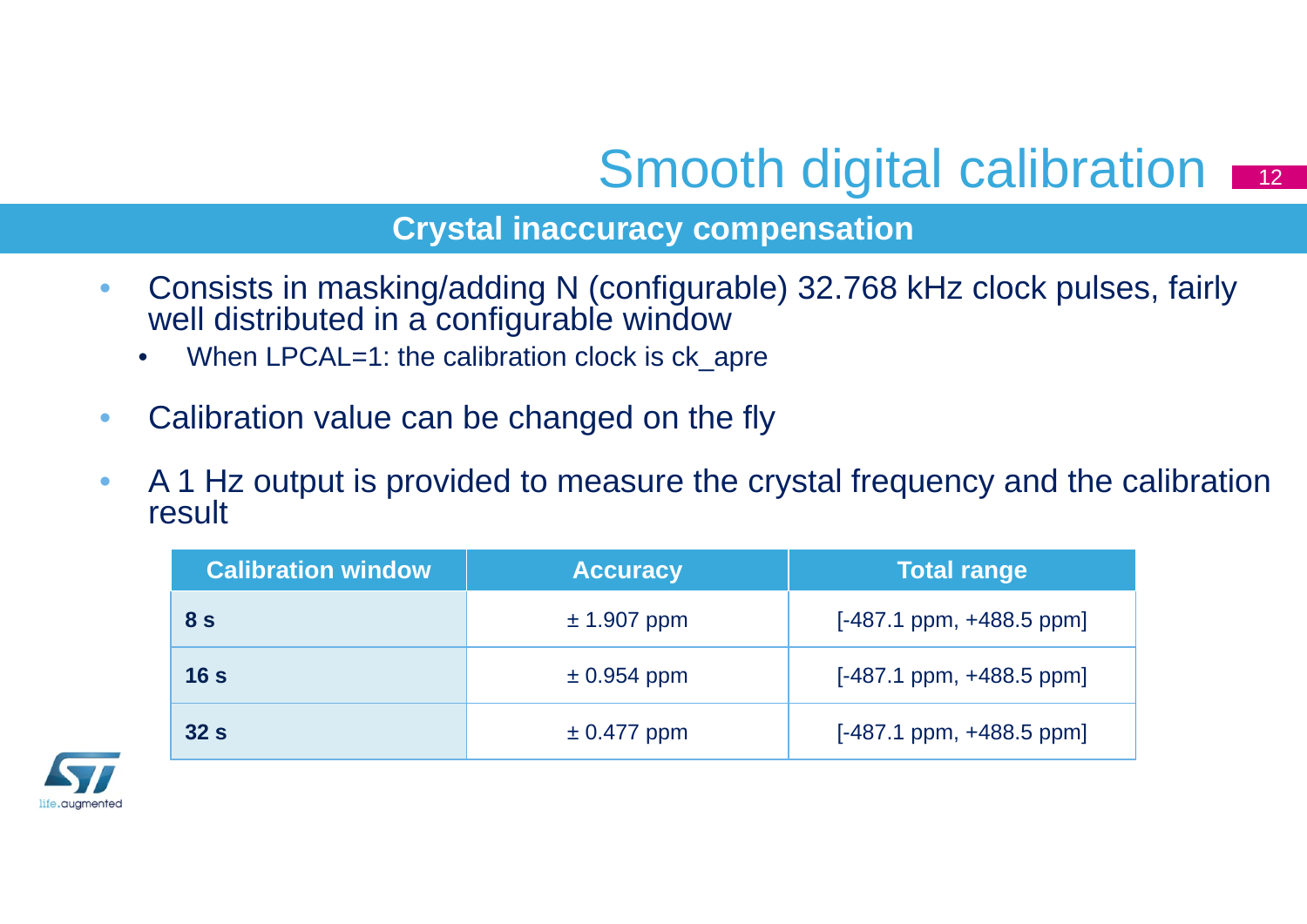# RTC programmable alarm  $\blacksquare$

13

### **2 flexible alarms based on calendar value**

- The Alarm flags are set if the calendar sub-seconds, seconds, minutes, hours or date match the value programmed in the alarm registers
- 2 alarms, which exit the device from all low-power modes
- Alarm event can also be routed to the specific output pin RTC\_OUT, with configurable polarity
- Calendar sub-second, seconds, minutes, hours or date fields can be independently selected (masked or not masked)
	- Masks allow configuration of periodic alarm interrupts

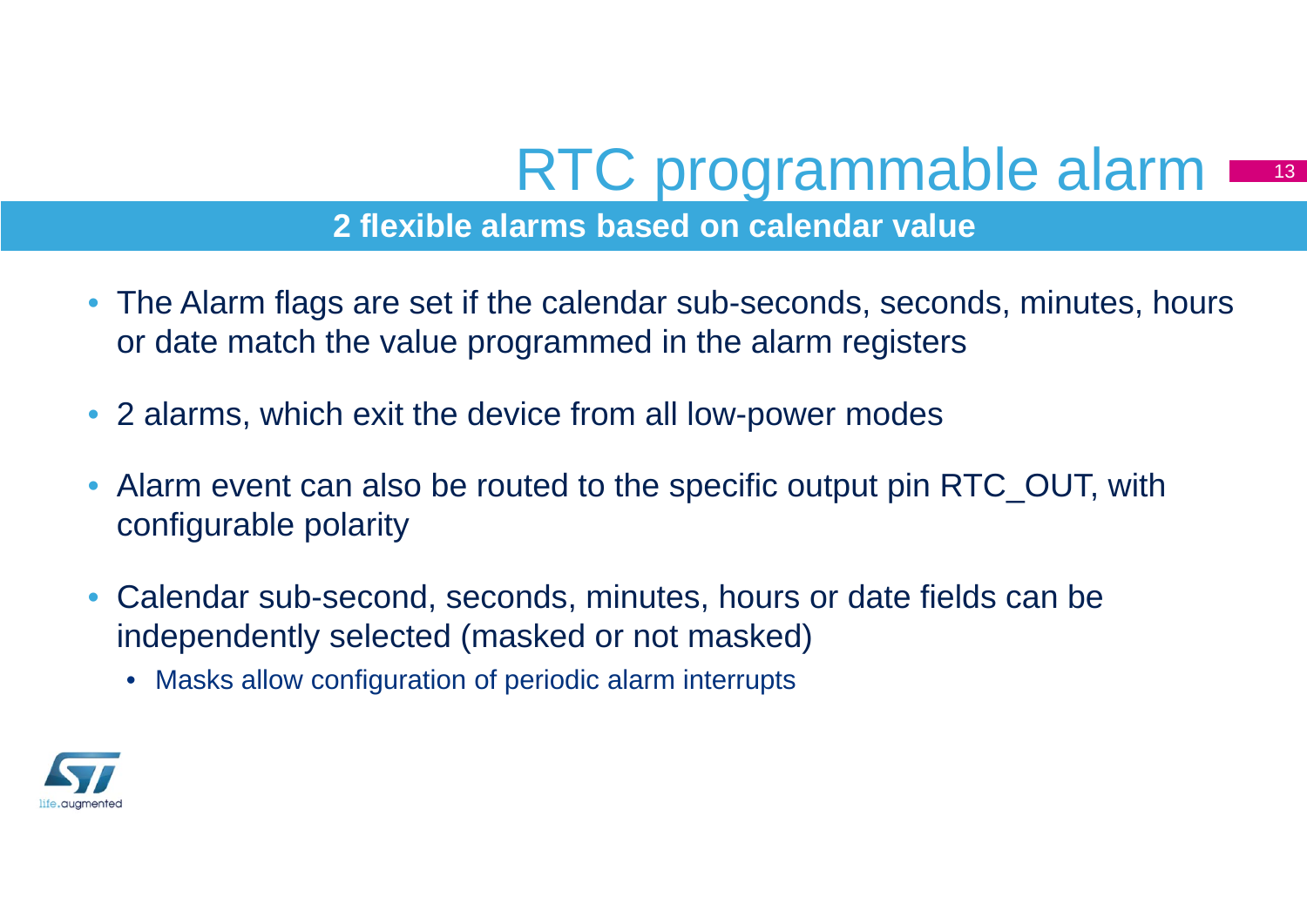### Periodic auto-wakeup

14

**Flexible periodic wakeup interrupt**

- $\bullet$  The periodic wakeup flag is generated by a 16-bit programmable binary autoreload down counter (can be extended to 17 bits)
- Able to exit the device from Stop/Standby/Shutdown modes

| <b>Wakeup timer (WUT) clock</b> | <b>Wakeup period</b>                              | <b>Resolution</b> |
|---------------------------------|---------------------------------------------------|-------------------|
| RTCCLK divided by 2, 4, 8, 16   | From 122 $\mu$ s to 32 s when RTCCLK = 32.768 kHz | Down to 61 us     |
| ck_spre                         | From 1 s to 36 hours when $ck\_spre = 1 Hz$       | 1s                |

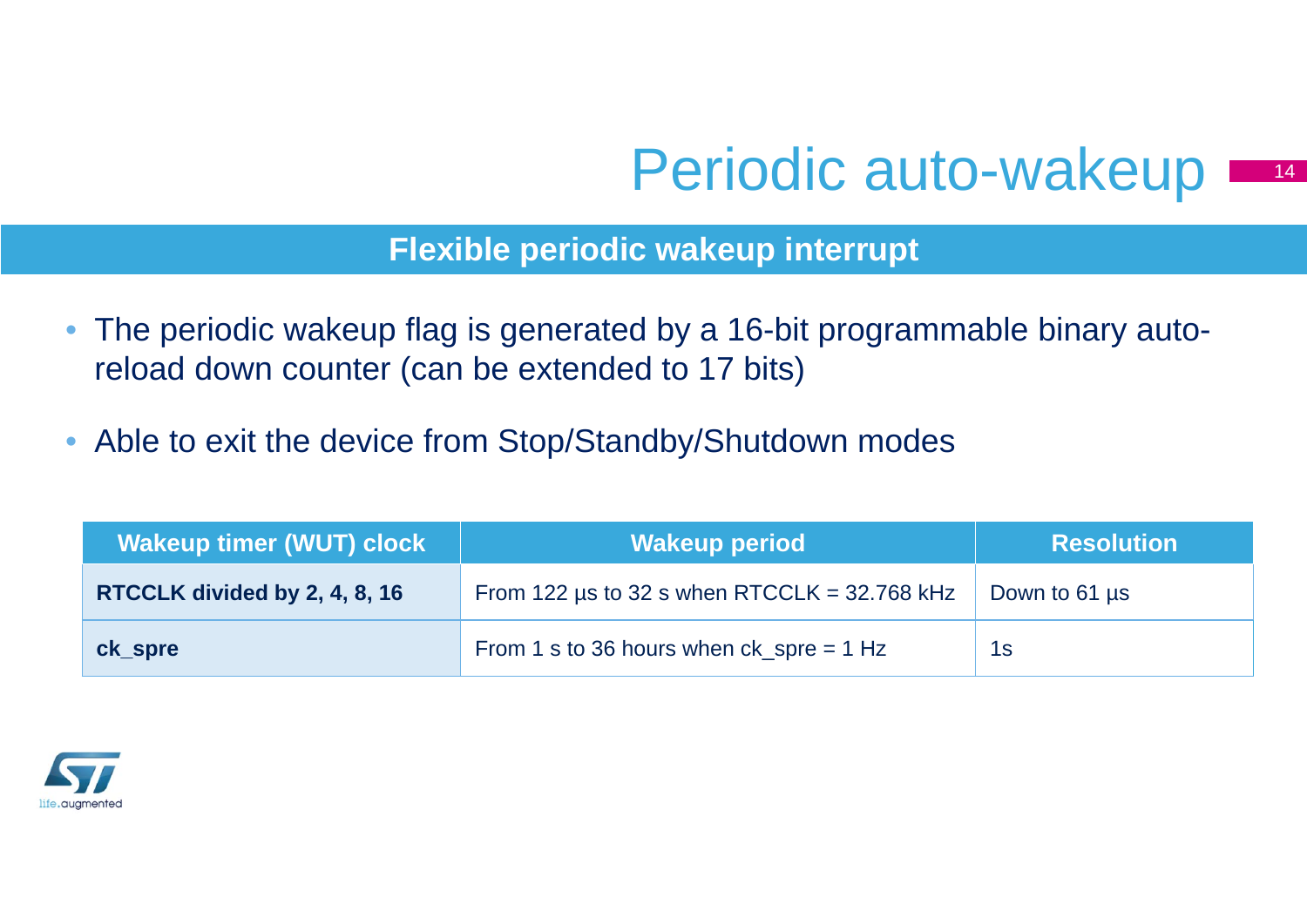### Secure and non-secure interrupts

| Interrupt event      | <b>Description</b>                                    |
|----------------------|-------------------------------------------------------|
| <b>Alarm A</b>       | Set when the calendar value matches the Alarm A value |
| <b>Alarm B</b>       | Set when the calendar value matches the Alarm B value |
| <b>Wake-up timer</b> | Set when the wakeup auto-reload timer reaches 0       |
| Timestamp            | Set when a timestamp event occurs                     |

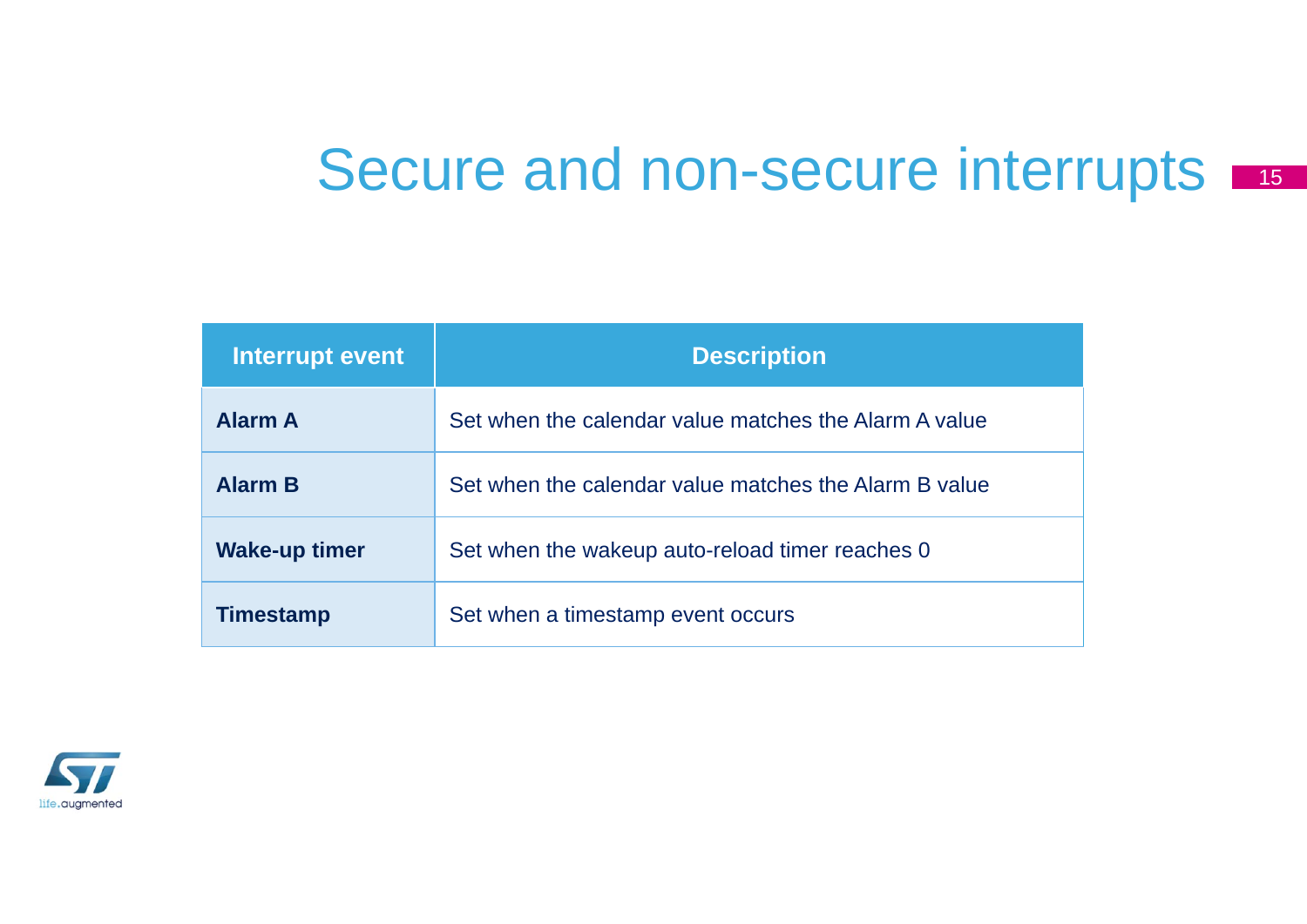### Low-power modes

| <b>Mode</b>             | <b>Description</b>                                                                                                  |
|-------------------------|---------------------------------------------------------------------------------------------------------------------|
| <b>Run</b>              | Active                                                                                                              |
| <b>Sleep</b>            | Active<br>RTC interrupts cause the device to exit Sleep mode                                                        |
| <b>Low-power run</b>    | Active                                                                                                              |
| <b>Low-power sleep</b>  | Active<br>RTC interrupts cause the device to exit Low-power sleep mode                                              |
| Stop 0 / Stop 1/ Stop 2 | Active when clocked by LSE or LSI<br>RTC interrupts cause the device to exit Stop 0/Stop 1/Stop 2 mode<br>$\bullet$ |
| <b>Standby</b>          | Active when clocked by LSE or LSI<br>RTC interrupts cause the device to exit Standby mode                           |
| <b>Shutdown</b>         | Active when clocked by LSE<br>RTC interrupts cause the device to exit Shutdown mode                                 |

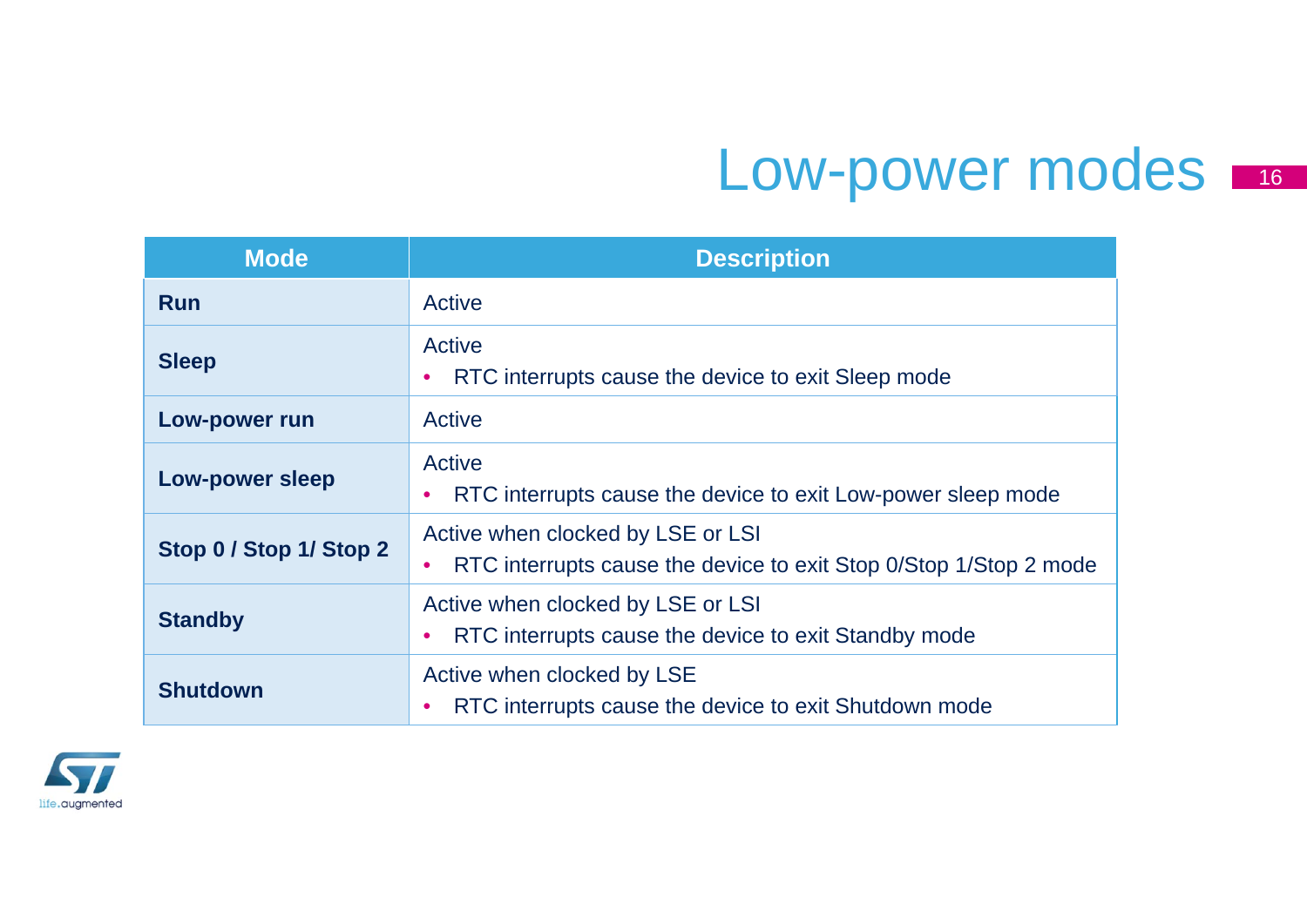#### Debug information 17

• DBG\_RTC\_STOP bit: RTC counter stopped when core is halted